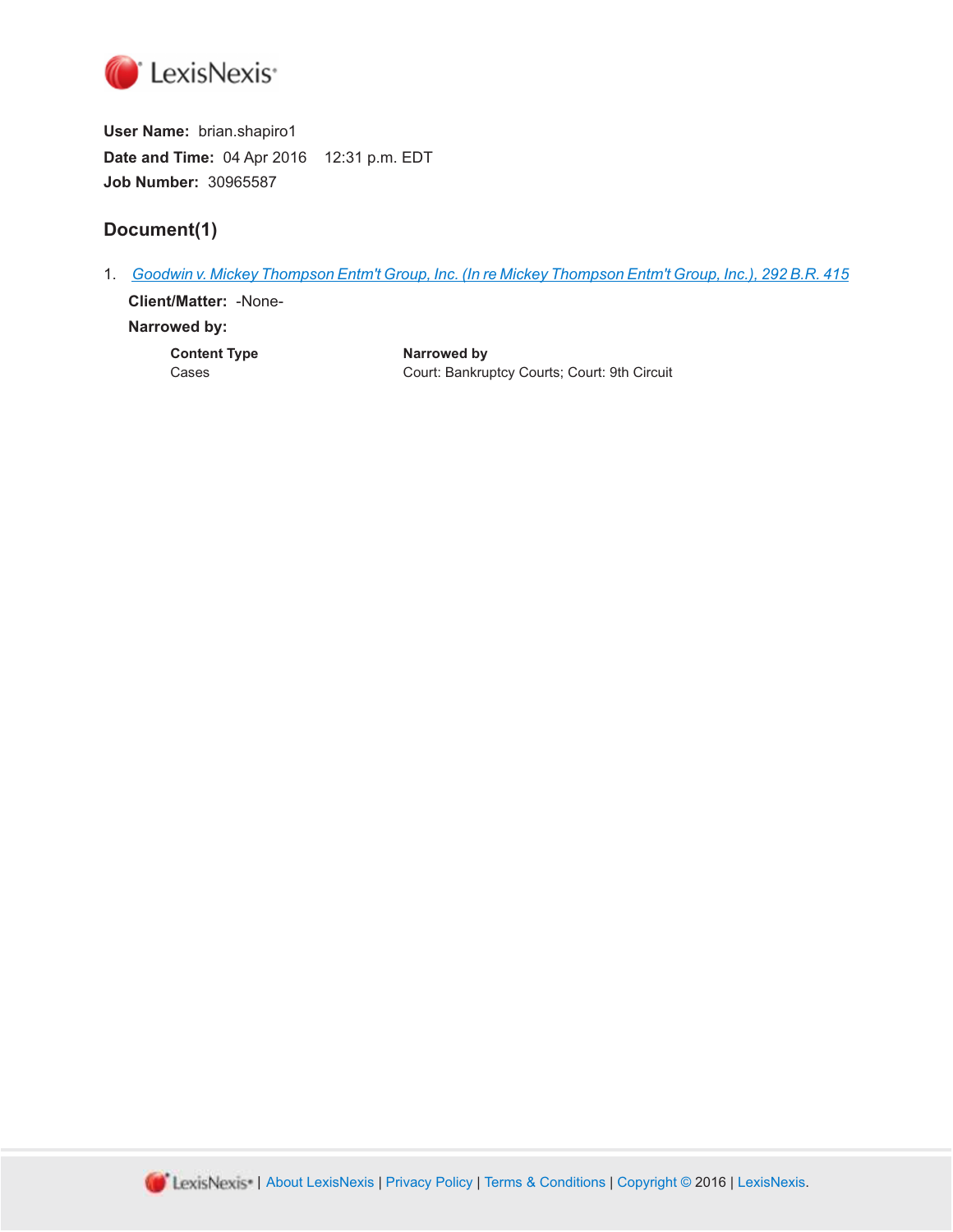# *[Goodwin v. Mickey Thompson Entm't Group, Inc. \(In re Mickey Thompson](http://advance.lexis.com/api/document?collection=cases&id=urn:contentItem:48FK-J9F0-0039-0271-00000-00&context=1000516) [Entm't Group, Inc.\)](http://advance.lexis.com/api/document?collection=cases&id=urn:contentItem:48FK-J9F0-0039-0271-00000-00&context=1000516)*

United States Bankruptcy Appellate Panel for the Ninth Circuit

February 21, 2003; April 9, 2003, Filed

BAP number: CC-02-1421-MoKMa

#### **Reporter**

292 B.R. 415; 2003 Bankr. LEXIS 353; 41 Bankr. Ct. Dec. 56; 2003 Cal. Daily Op. Service 3506; 2003 Daily Journal DAR 4465

In re: MICKEY THOMPSON ENTERTAINMENT GROUP, INC., Debtor, MICHAEL GOODWIN, Appellant, v. MICKEY THOMPSON ENTERTAINMENT GROUP, INC.; THOMAS M. CASEY, Chapter 7 Trustee; UNITED STATES TRUSTEE; SFX MOTOR SPORTS, INC.; SFX ENTERTAINMENT, INC.; CLEAR CHANNEL COMMUNICATIONS, INC.; MADISON SQUARE GARDEN, INC.; and , Appellee.

**Subsequent History: [\*\*1]** As Modified April 24, 2003.

**Prior History:** Appeal from the United States Bankruptcy Court for the Central District of California. Bk. No. SA 95-13628-JR. Honorable John E. Ryan, Bankruptcy Judge, Presiding.

**Disposition:** Reversed.

# **Core Terms**

Parties, settlement, Settling, overbid, Trustee's, bankruptcy court, reply, best interest, approving, reopened, high prices, Entertainment, estate's

# **Case Summary**

# **Procedural Posture**

Appellee debtor filed a Chapter 7 petition under the Bankruptcy Code. Appellant creditor filed suit against the debtor, the Chapter 7 trustee, and other entities. The trustee sought approval of a compromise related to the estate's potential fraudulent transfer claims. A creditor opposed the compromise, but the court approved it. The creditor appealed from the United States Bankruptcy Court for the Central District of California.

### **Overview**

The trustee reopened the closed no asset case after the creditor alleged that certain contract right assets were omitted from the debtor's schedules. The trustee's motion to approve the compromise was related to the trustee's investigation into the creditor's claim. The creditor objected to the trustee's proposed settlement amount because the creditor believed that it was inadequate. On appeal the bankruptcy appellate panel questioned the trustee's standing where the trustee was not formally appointed when the case was reopened, but the panel found that a lack of an objection by the United States Trustee was sufficient for a de facto appointment. The panel found that the trustee failed to meet the burden required to show that the settlement was in the best interests of the creditors where the creditor alleged that the claims were more valuable that the proposed settlement amount. The bankruptcy court's approval of the trustee's settlement was incorrect.

### **Outcome**

The bankruptcy appellate panel reversed the bankruptcy court decision.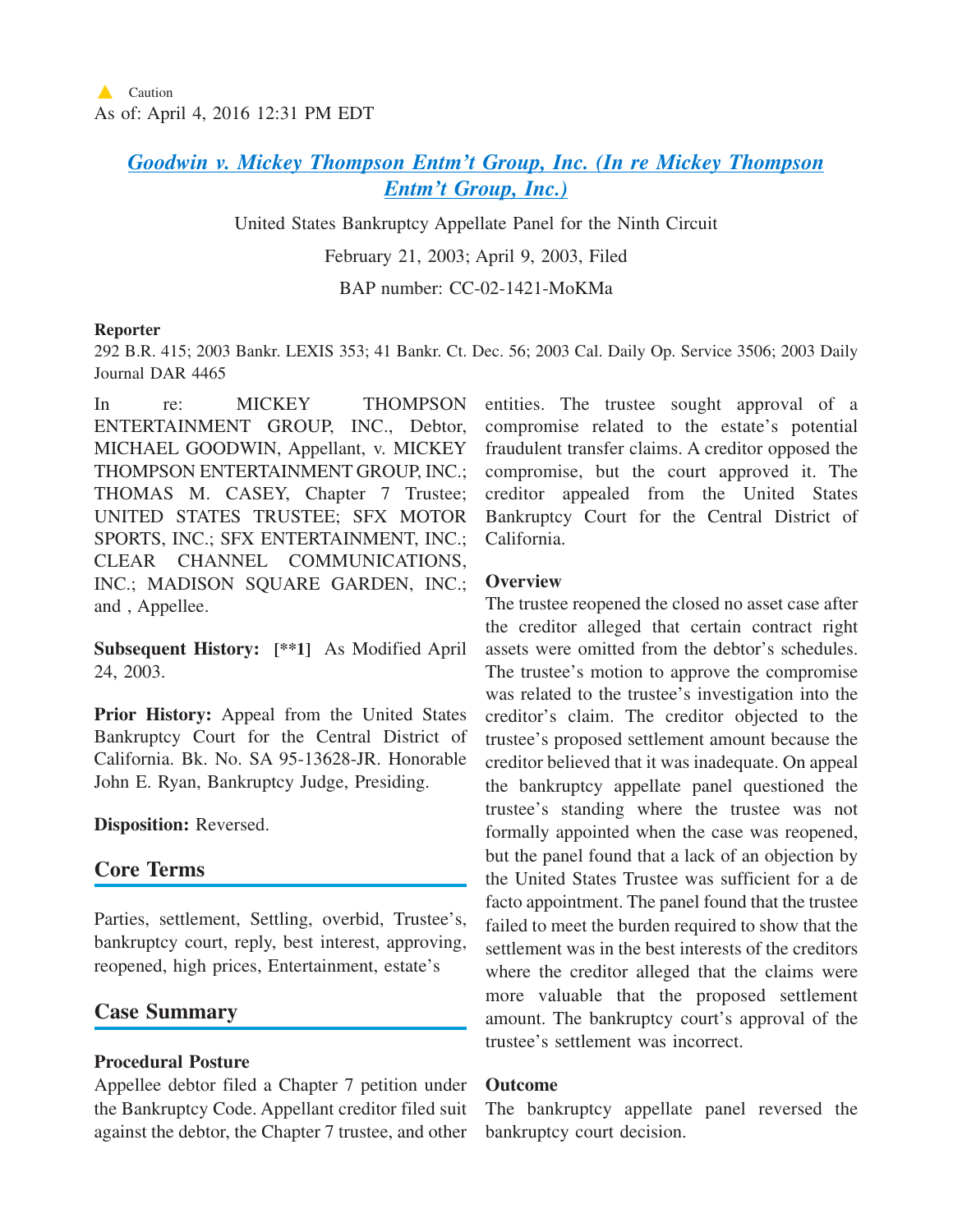# **LexisNexis® Headnotes**

Bankruptcy Law > Procedural Matters > Judicial Review > General Overview

Bankruptcy Law > ... > Judicial Review > Standards of Review > Abuse of Discretion

Bankruptcy Law > ... > Judicial Review > Standards of Review > Clear Error Review

Civil Procedure > Appeals > Standards of Review > Abuse of Discretion

Criminal Law & Procedure > ... > Standards of Review > Abuse of Discretion > General Overview

*HN1* A bankruptcy court's decision to approve a compromise is reviewed for abuse of discretion. Under the abuse of discretion standard, a bankruptcy appellate panel cannot reverse the bankruptcy court's ruling unless the panel has a definite and firm conviction that the court has committed a clear error of judgment in the conclusion it reached upon a weighing of the relevant factors.

Bankruptcy Law > Case Administration > General **Overview** 

Bankruptcy Law > Case Administration > Closing & Reopening Cases > General Overview

Bankruptcy Law > Case Administration > Examiners, Officers & Trustees > Appointment

Bankruptcy Law > Case Administration > Examiners, Officers & Trustees > Eligibility & Qualifications

Estate, Gift & Trust Law  $>$  Trusts  $>$  General **Overview** 

Estate, Gift & Trust Law  $> ... >$  Private Trusts Characteristics > Trustees > General Overview

*HN2* The closing of a bankruptcy case terminates the services of a case trustee, and the reopening of the case will not lead to the appointment of a trustee unless the court determines that a trustee is necessary.

Bankruptcy Law > Case Administration > General Overview

Bankruptcy Law > Case Administration > Closing & Reopening Cases > General Overview

Bankruptcy Law > Case Administration > Closing & Reopening Cases > Procedures for Reopening

Bankruptcy Law > Case Administration > Examiners, Officers  $\&$  Trustees > Eligibility  $\&$ **Oualifications** 

Bankruptcy Law > Case Administration > Examiners, Officers & Trustees > United States Trustee

*HN3 Fed. R. Bankr. P. 5010* provides that in a reopened Chapter 7 case, a trustee shall not be appointed by the United States trustee unless a court determines that a trustee is necessary to protect the interests of creditors and the debtor or to insure efficient administration of the case.

Bankruptcy Law > Case Administration > General **Overview** 

Bankruptcy Law > Case Administration > Closing & Reopening Cases > General Overview

Bankruptcy Law > Case Administration > Examiners, Officers & Trustees > Eligibility & Qualifications

Bankruptcy Law > Case Administration > Examiners, Officers & Trustees > United States Trustee

Civil Procedure > ... > Justiciability > Standing > General Overview

*HN4* The United States Trustee, by virtue of supervising a reopened bankruptcy case for more than one year without raising the issue, acquiesces in a trustee's service as trustee. This may constitute a de facto reappointment of the trustee by the United States Trustee.

Bankruptcy Law > Case Administration > Examiners, Officers & Trustees > Eligibility & Qualifications

Bankruptcy Law > Procedural Matters > Adversary Proceedings > General Overview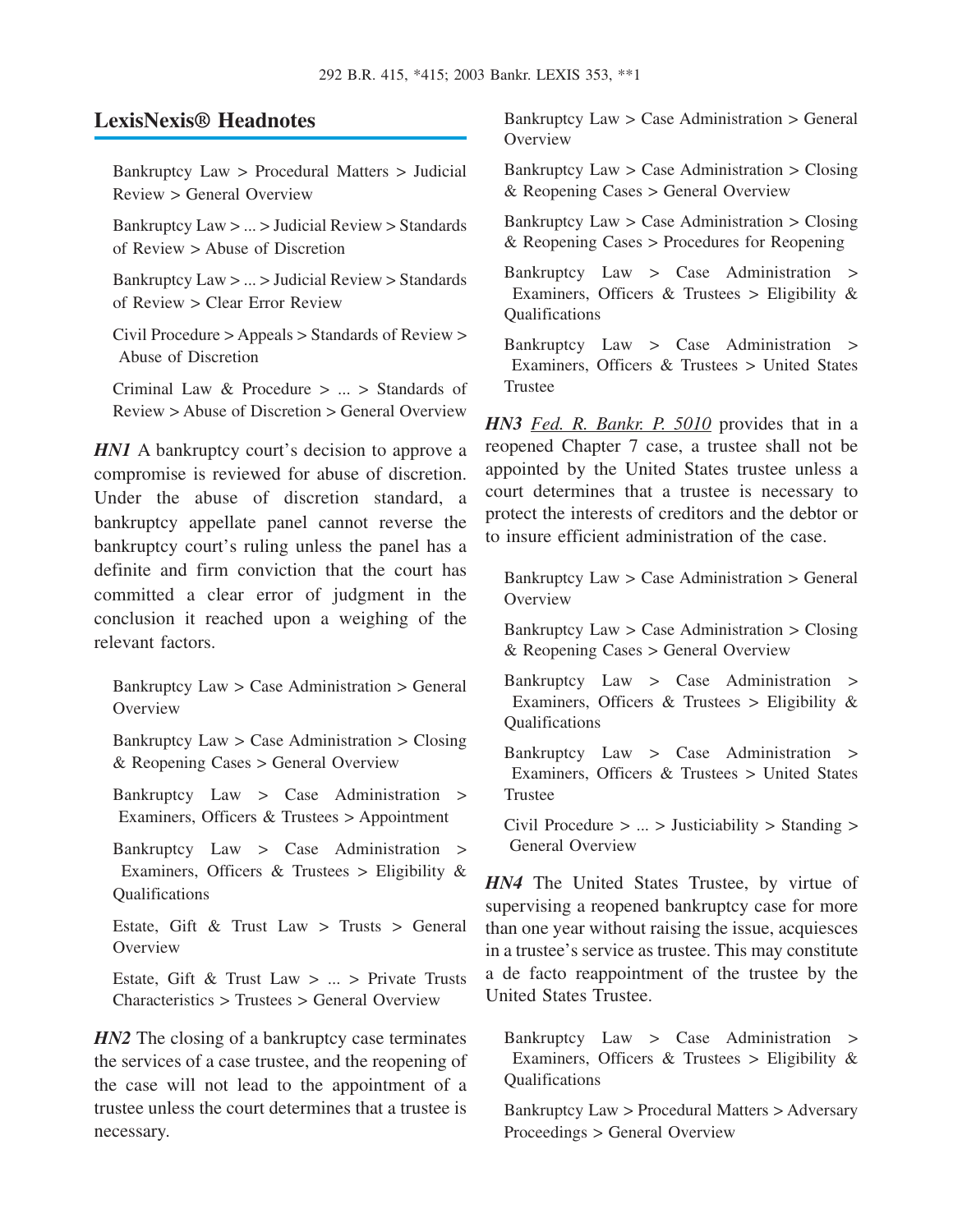Civil Procedure > Settlements > Settlement Agreements > General Overview

*HN5* Although a bankruptcy court has "great" latitude″ in authorizing a compromise, it may only approve a proposal that is ″fair and equitable″ to the creditors. The settlement should be in the best interests of the estate and reasonable, given the particular circumstances of the case. And while a court generally gives deference to a trustee's business judgment in deciding whether to settle a matter, the trustee has the burden of persuading the bankruptcy court that the compromise is fair and equitable and should be approved. In determining the ″fairness, reasonableness, and adequacy″ of a proposed compromise, a bankruptcy court must consider: (1) the probability of success in the litigation; (2) the difficulties, if any to be encountered in the matter of collection; (3) the complexity of the litigation involved, and the expense, inconvenience and delay necessarily attending it; and (4) the paramount interest of the creditors and a proper deference to their reasonable views in the premise.

Bankruptcy Law > Administrative Powers > General **Overview** 

Bankruptcy Law > Administrative Powers > Estate Property Lease, Sale & Use > General Overview

Bankruptcy Law  $> ... >$  Examiners, Officers & Trustees > Duties & Functions > General Overview

Bankruptcy Law > ... > Examiners, Officers & Trustees > Duties & Functions > Capacities & Roles

Bankruptcy Law > Liquidations > Estate Property Distribution > General Overview

Contracts Law > Contract Interpretation > Fiduciary Responsibilities

Contracts Law > Personal Property > Choses in Action

Governments > Fiduciaries

*HN6* For the purpose of bankruptcy, the disposition by way of ″compromise″ of a claim that is an asset of the estate is the equivalent of a sale of the intangible property represented by the claim, which transaction simultaneously implicates the ″sale″ provisions under *[11 U.S.C.S. §](http://advance.lexis.com/api/document?collection=statutes-legislation&id=urn:contentItem:4YF7-GRG1-NRF4-43FD-00000-00&context=1000516)* 363 as implemented by *[Fed. R. Bankr. P. 6004](http://advance.lexis.com/api/document?collection=statutes-legislation&id=urn:contentItem:4YF7-GHY1-NRF4-40J5-00000-00&context=1000516)* and the ″compromise″ procedure of *Fed. R. Bankr. P. 9019(a)*. A trustee's fiduciary duty to maximize the assets of the estate trumps any contractual obligation that a trustee arguably may incur in the course of making an agreement that is not enforceable unless it is approved by the court. Everyone who deals with a bankruptcy trustee in a transaction that is not in the ordinary course of business is charged with knowledge that the law may require court approval and that a trustee has an obligation to present all relevant facts to the court, including whether there is a more attractive.

Bankruptcy Law > Administrative Powers > General **Overview** 

Bankruptcy Law > Administrative Powers > Estate Property Lease, Sale & Use > General Overview

Civil Procedure > Settlements > Settlement Agreements > General Overview

*HN7* The procedures normally contemplated by *[11 U.S.C.S. §](http://advance.lexis.com/api/document?collection=statutes-legislation&id=urn:contentItem:4YF7-GRG1-NRF4-43FD-00000-00&context=1000516)* 363 motions do not apply in the context of the review of settlements under *Fed. R. Bankr. P. 9019(a)* where the result of the transaction would be to dispose of property of the estate. Rather, *[11 U.S.C.S. §](http://advance.lexis.com/api/document?collection=statutes-legislation&id=urn:contentItem:4YF7-GRG1-NRF4-43FD-00000-00&context=1000516)* 363 and *[Fed. R.](http://advance.lexis.com/api/document?collection=statutes-legislation&id=urn:contentItem:4YF7-GHY1-NRF4-40J5-00000-00&context=1000516) [Bankr. P. 6004](http://advance.lexis.com/api/document?collection=statutes-legislation&id=urn:contentItem:4YF7-GHY1-NRF4-40J5-00000-00&context=1000516)*, *9019(a)* may overlap when property of the estate would be disposed of by way of a settlement. When confronted with a motion to approve a settlement under *Fed. R. Bankr. P. 9019(a)*, a bankruptcy court is obliged to consider, as part of the ″fair and equitable″ analysis, whether any property of the estate that would be disposed of in connection with the settlement might draw a higher price through a competitive process and be the proper subject of a *[11 U.S.C.S. §](http://advance.lexis.com/api/document?collection=statutes-legislation&id=urn:contentItem:4YF7-GRG1-NRF4-43FD-00000-00&context=1000516)* 363 sale. Whether to impose formal sale procedures is ultimately a matter of discretion that depends upon the dynamics of the particular situation.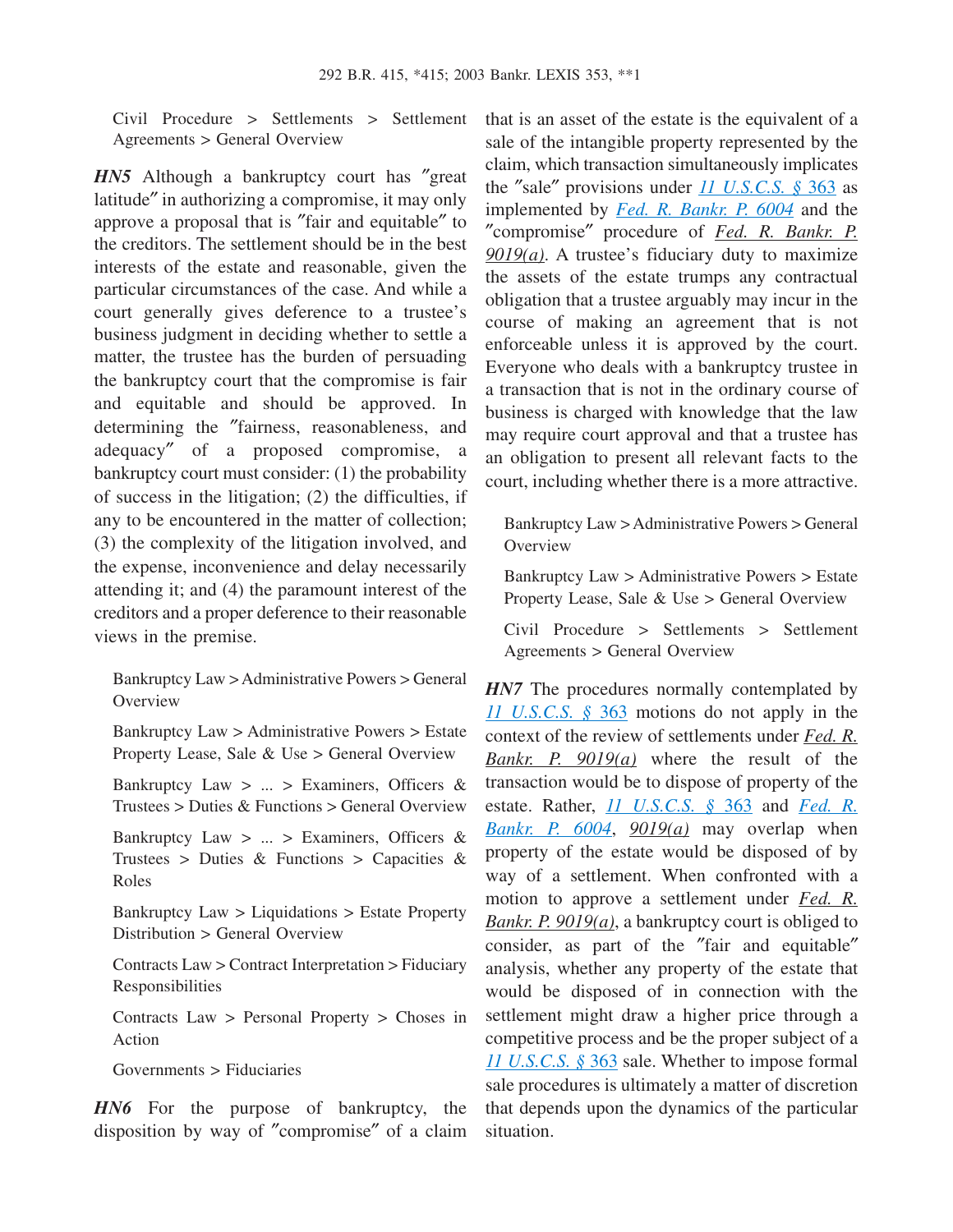Bankruptcy Law > Administrative Powers > Estate Property Lease, Sale & Use > General Overview

Bankruptcy Law > ... > Examiners, Officers & Trustees > Duties & Functions > Capacities & Roles

Bankruptcy Law > Estate Property > Avoidance > Limitations on Trustee Powers

Bankruptcy Law > Estate Property > Contents of Estate

*HN8* Rights of action under a trustee's bankruptcy avoiding powers may be transferred for a consideration that may include a guaranteed minimum recovery for a bankruptcy estate (a ″price″) and that may provide for sharing of additional proceeds of the litigation.

**Counsel:** For MICHAEL GOODWIN, Appellant: Robert P. Goe, Esq., GOE & FORSYTHE, LLP, Newport Beach, CA.

For THOMAS M. CASEY, Appellee: Reem J. Bello, Esq., ALBERT, WEILAND & GOLDEN, LLP, Costa Mesa, CA.

For MICKEY THOMPSON ENTERTAINMENT GROUP, INC., Appellee: Robert M. Johnson, Esq., LeBOEUT, LAMB, GREENE & MacRAE, Los Angeles, CA.

For U.S. TRUSTEE, Appellee: U.S. Trustee, OFFICE OF THE U.S. TRUSTEE, Santa Ana, CA.

For SFX MOTOR SPORTS, INC., SFX ENTERTAINMENT, INC., CLEAR CHANNEL COMMUNICATIONS, INC., MADISON SQUARE GARDEN, Appellees: Richard S. Ruben, Esq., PILLSBURY WINTHROP LLP, Costa Mesa, CA.

For DANNY P. THOMPSON, Appellee: Danny P. Thompson, Ridgway, CO.

**Judges:** Before: Montali, Klein and Marlar, Bankruptcy Judges.

**Opinion by:** MONTALIMontali

# **Opinion**

**[\*417]** MONTALI, Bankruptcy Judge:

A Chapter  $7^{-1}$  trustee sought approval of a compromise between the bankruptcy estate and certain parties against whom the estate held potential fraudulent transfer claims. A creditor opposed the compromise and a third party offered to purchase the claims for an amount higher than the settlement offer. In response, the trustee changed his strategy, treating his intended action as it really was: a sale of an asset of the bankruptcy estate. At the hearing, however, he renounced that **[\*\*2]** strategy and sought approval of what he once again maintained was a compromise of a controversy. The bankruptcy court agreed with the trustee and approved the compromise. The objecting parties appealed. We REVERSE.

### **[\*418]** I. FACTS

Mickey Thompson Entertainment Group, Inc. (″Debtor″) filed its Chapter 7 bankruptcy case on April 10, 1995. Thomas H. Casey was appointed Chapter 7 trustee (″Trustee″) on April 21, 1995. The case was closed as a ″no-asset″ case on February 13, 1998.

After Trustee was informed by creditor Michael Goodwin (″Appellant″) that certain assets consisting of contract rights to conduct Motorcross Events <sup>2</sup> may have been omitted from Debtor's schedules and may have been used by Debtor and

<sup>1</sup> Unless otherwise indicated, all chapter, section and rule references are to the Bankruptcy Code, *11 U.S.C. §§ 101-1330* and the [Federal Rules of Bankruptcy Procedure, Rules 1001-9036.](http://advance.lexis.com/api/document?collection=statutes-legislation&id=urn:contentItem:4YF7-GSV1-NRF4-412J-00000-00&context=1000516)

<sup>&</sup>lt;sup>2</sup> In particular, Appellant alleged that Debtor owned (but failed to schedule) certain contract rights to conduct American Motorcyclist Association (″AMA″) sanctioned Motorcross Events at Anaheim Stadium for at least the 1995 and 1996 seasons. Appellant estimated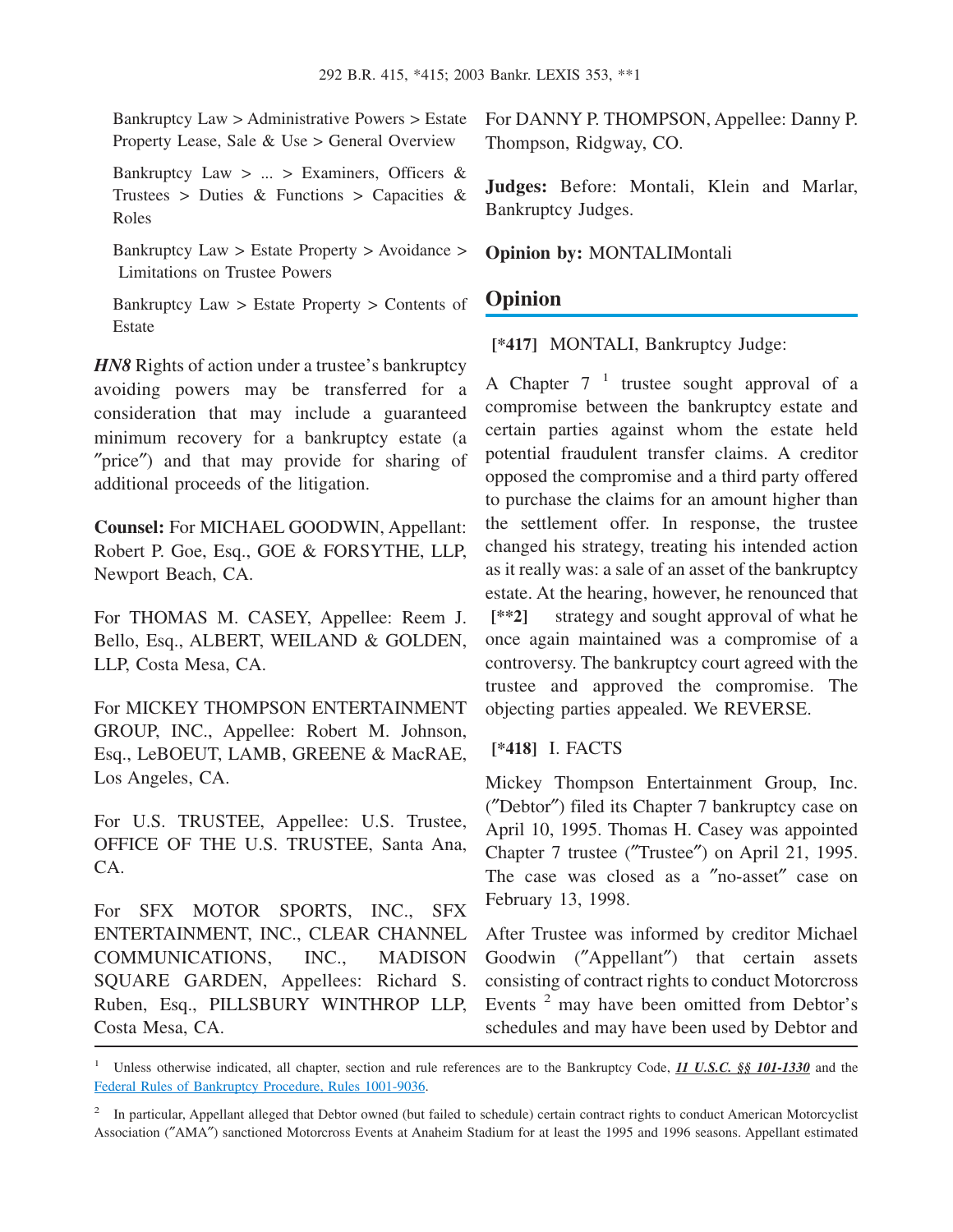other entities without remitting proceeds to the estate, he filed a motion to reopen the case in order **[\*\*3]** to conduct discovery, to investigate the potential claims, and to pursue litigation if necessary. On February 1, 2002, the bankruptcy court reopened the case.

After conducting an investigation, Trustee concluded that the evidence gathered by him was ″somewhat equivocal.″ The Trustee cited ″suspicious circumstances″ surrounding use of the estate's contract rights but stated that he believed that there would be risk and delay in commencing litigation.

In light of this **[\*\*4]** risk and delay, Trustee negotiated a settlement with Danny Thompson, SFX Motor Sports, Inc. dba Clear Channel Entertainment -- Motor Sports (formerly PACE Motor Sports, Inc.), SFX Entertainment, Inc. dba Clear Channel Entertainment, Clear Channel Communications, Inc., and Madison Square Garden (collectively, the "Settling Parties"). Settling Parties and Trustee entered into a settlement agreement (the ″Agreement″) whereby the Settling Parties agreed to pay \$ 40,000 to settle all disputed claims. The Agreement recited the potential claims held by Trustee and the estate against Settling Parties, but did not recite any claims which the Settling Parties may have held against Trustee.<sup>3</sup> The Agreement further provided that it was subject to Court approval and not binding upon or enforceable until an order approving the Agreement was entered. <sup>4</sup>

#### **[\*\*5]**

On June 7, 2002, Trustee filed a motion for order approving the compromise (the ″Motion″) between him and the Settling Parties. On June 28, 2002, Appellant filed an opposition to the Motion arguing, inter alia, that the settlement amount of \$ 40,000 was inadequate and that a third party was willing to make an overbid in the amount of \$ 45,000 to purchase the claims being settled.

In response to Appellant's opposition, Trustee filed a reply on July 2, 2002, which acknowledged that other prospective purchasers might want to purchase the claims. The Trustee asserted in his reply: ″If any other parties do in fact seek to purchase the estate's Claims against the Settling **[\*419]** Parties for an amount greater than the \$ 40,000.00 proposed settlement amount, then the Trustee believes it would be in the best interest of the creditors of the estate to sell the Claims provided the amount of overbid is received in cash or certified funds in advance of the hearing on the Motion.″ Trustee's Reply at 2 (emphasis added). Trustee further stated that although he believed a compromise with the Settling Parties was appropriate, he was also interested in obtaining the greatest recovery possible.

**[\*\*6]** Trustee then proposed an overbid procedure whereby the first overbid would be in the minimum amount of \$ 45,000 in certified funds and subsequent overbids would be not less than \$ 2,500 greater than the last highest aggregate overbid. He required that overbids be presented in the form of cash or cashier's check, made payable to him. In the conclusion of the reply, Trustee requested the court to ″enter an order granting the Motion and authorizing the Trustee to enter into the settlement agreement with the Settling Parties. In the alternative, if there [are] any prospective purchasers of the estate's Claims at the hearing on

that the exclusive rights to produce these sanctioned events could be worth up to ten million dollars. Appellant further informed Trustee that principals of Debtor had secretly utilized this estate asset to produce events with another company without remitting any proceeds to the estate.

<sup>&</sup>lt;sup>3</sup> At oral argument on appeal, counsel for Settling Parties was unable to describe any claims that his clients had against the estate that were to be released.

<sup>&</sup>lt;sup>4</sup> The Agreement defined its effective date as "the date on which the order approving [the settlement] is final" and additionally provided that the order ″will become final after disposition″ of any appeal. Agreement at page 2. In light of this provision of the Agreement, the appeal is not moot.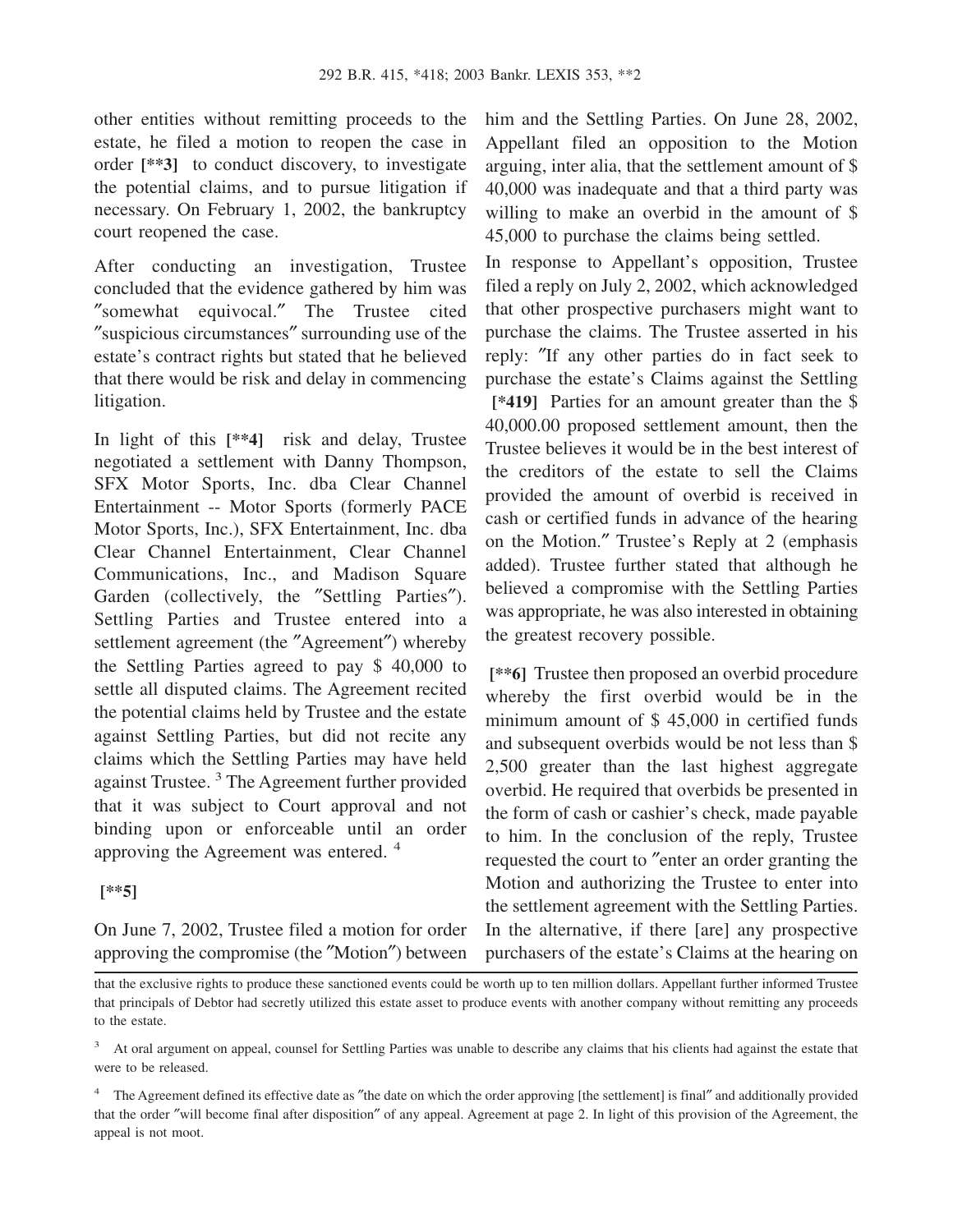the Motion, the Trustee requests that the Court authorize the Trustee to conduct an overbid auction at the hearing. . .″ Id. at 4 (emphasis added).

The Settling Parties filed their own reply to Appellant's opposition. In it, they argued that the settlement was in the best interests of the estate, that an overbid procedure was inappropriate in the context of a motion to approve a settlement, and that Appellant had not submitted admissible evidence to support his overbid of \$ 45,000.

On July 9, 2002, the court held a hearing on the Motion. At the beginning **[\*\*7]** of the hearing, Trustee's counsel acknowledged that he had received a cashier's check in the amount of \$ 45,000 for the claims against the Settling Parties. Nevertheless -- despite Trustee's position in his reply that he would welcome overbids -- he stated at the hearing that he still sought approval of the Motion because at the time he entered the Agreement, he believed it was in the estate's best interest.

Counsel for Appellant then stated that in addition to paying \$ 45,000 for the claims, the third party purchaser would pay the estate fifteen percent of any monies collected on those claims. He also noted that the settlement was essentially a sale of an asset: selling a claim for \$ 40,000, without the estate receiving anything else of value, such as a release of known and described claims against the estate.

After hearing the arguments of the various parties, the court approved the Motion. The court ruled that the proposed \$ 5,000 overbid was not substantial enough to affect the best interests of creditors and that the evidence of willingness to pursue an auction process with an initial overbid of \$ 5,000 was not sufficient to warrant substitution of the court's judgment for **[\*\*8]** the business judgment of Trustee. The court did not attempt to evaluate the proposed overbidder's additional offer to pay the estate fifteen percent of any recovery from the Settling Parties.

The bankruptcy court entered its order granting the Motion on July 30, 2002. Appellant filed a timely notice of appeal on August 7, 2002.

### II. ISSUE

Did the bankruptcy court abuse its discretion in approving Trustee's settlement with the Settling Parties pursuant to *Rule 9019*

#### **[\*420]** III. STANDARD OF REVIEW

*HN1* The bankruptcy court's decision to approve a compromise is reviewed for abuse of discretion. *[Martin v. Kane \(In re A & C Props.\), 784 F.2d](http://advance.lexis.com/api/document?collection=cases&id=urn:contentItem:3S4X-89K0-0039-P1J8-00000-00&context=1000516) [1377, 1380 \(9th Cir.\)](http://advance.lexis.com/api/document?collection=cases&id=urn:contentItem:3S4X-89K0-0039-P1J8-00000-00&context=1000516)*, cert. denied, *479 U.S. 854 (1986)*; *[CAM/RPC Elecs. v. Robertson \(In re MGS](http://advance.lexis.com/api/document?collection=cases&id=urn:contentItem:3S4V-JWS0-0039-K354-00000-00&context=1000516) [Mktg.\), 111 B.R. 264, 266-67 \(9th Cir. BAP 1990\)](http://advance.lexis.com/api/document?collection=cases&id=urn:contentItem:3S4V-JWS0-0039-K354-00000-00&context=1000516)*.

Under the abuse of discretion standard, we cannot reverse the bankruptcy court's ruling unless we have a definite and firm conviction that the court committed a clear error of judgment in the conclusion it reached upon a weighing of the relevant factors. *[Marx v. Loral Corp., 87 F.3d](http://advance.lexis.com/api/document?collection=cases&id=urn:contentItem:3S4X-2050-006F-M22H-00000-00&context=1000516) [1049, 1054 \(9th Cir. 1996\)](http://advance.lexis.com/api/document?collection=cases&id=urn:contentItem:3S4X-2050-006F-M22H-00000-00&context=1000516)*.

### IV. DISCUSSION

A. **[\*\*9]** Trustee's Standing

We question sua sponte Trustee's standing because he does not appear to have been appointed formally as trustee upon the reopening of the case in 2002. As we have previously explained, *HN2* the closing of a case terminates the services of the case trustee, and the reopening of the case will not lead to the appointment of a trustee unless the court determines that a trustee is necessary. *[Menk v.](http://advance.lexis.com/api/document?collection=cases&id=urn:contentItem:3XYW-2J70-0039-0085-00000-00&context=1000516) [LaPaglia \(In re Menk\), 241 B.R. 896, 913-14 \(9th](http://advance.lexis.com/api/document?collection=cases&id=urn:contentItem:3XYW-2J70-0039-0085-00000-00&context=1000516) [Cir. BAP 1999\)](http://advance.lexis.com/api/document?collection=cases&id=urn:contentItem:3XYW-2J70-0039-0085-00000-00&context=1000516)*.

*HN3* The controlling rule is *Rule 5010*, which provides that in a reopened chapter 7 case, a ″trustee shall not be appointed by the United States trustee unless the court determines that a trustee is necessary to protect the interests of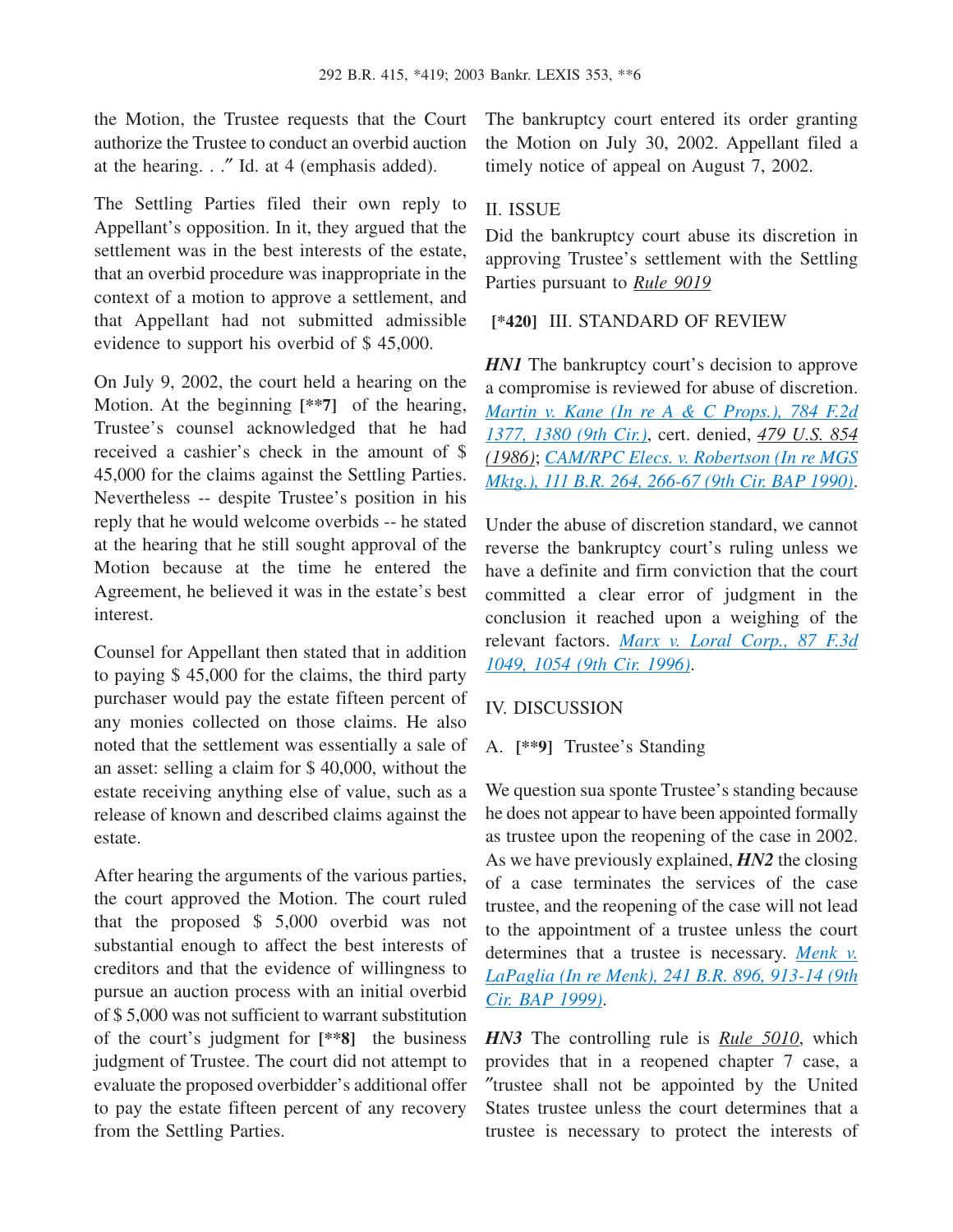creditors and the debtor or to insure efficient administration of the case.″ *Fed. R. Bankr. P. 5010*. While there is no order reappointing Trustee, a trustee is necessary in the circumstances of this case. Moreover, *HN4* the United States trustee, by virtue of supervising this reopened case for more than one year without raising the issue, has acquiesced in Trustee's service as trustee. We take this to constitute a de facto reappointment by the United States trustee.

**[\*\*10]** Thus, although Trustee initially lacked standing to make the motion to reopen before his de facto reappointment, any standing issue has been waived by silence and by substantial participation by parties who did have standing to seek reopening.

#### B. Compromise of Controversy

″*HN5* Although the bankruptcy court has 'great latitude' in authorizing a compromise, it may only approve a proposal that is 'fair and equitable'″ to the creditors. *[MGS Marketing, 111 B.R. at 267](http://advance.lexis.com/api/document?collection=cases&id=urn:contentItem:3S4V-JWS0-0039-K354-00000-00&context=1000516)*, quoting *[Woodson v. Fireman's Fund Ins. Co. \(In](http://advance.lexis.com/api/document?collection=cases&id=urn:contentItem:3S4X-2V30-001B-K4TN-00000-00&context=1000516) [re Woodson\), 839 F.2d 610, 620 \(9th Cir. 1987\)](http://advance.lexis.com/api/document?collection=cases&id=urn:contentItem:3S4X-2V30-001B-K4TN-00000-00&context=1000516)*. The settlement should be in the best interests of the estate (*[MGS Marketing, 111 B.R. at 266-67](http://advance.lexis.com/api/document?collection=cases&id=urn:contentItem:3S4V-JWS0-0039-K354-00000-00&context=1000516)*) and ″reasonable, given the particular circumstances of the case.″ *[A & C Properties, 784 F.2d at 1381](http://advance.lexis.com/api/document?collection=cases&id=urn:contentItem:3S4X-89K0-0039-P1J8-00000-00&context=1000516)*. And while a court generally gives deference to a trustee's business judgment in deciding whether to settle a matter, the trustee ″has the burden of persuading the bankruptcy court that the compromise is fair and equitable and should be approved.″ Id.

In determining the ″fairness, reasonableness and adequacy″ of a proposed compromise (id.), a bankruptcy **[\*\*11]** court must consider:

(a) The probability of success in the litigation; (b) the difficulties, if any to be encountered in the matter of collection; (c) the complexity of the litigation involved, and the expense, inconvenience and delay necessarily attending it; [and] (d) the paramount

interest of the creditors and a proper deference to their reasonable views in the premise.

*[Id.](http://advance.lexis.com/api/document?collection=cases&id=urn:contentItem:3S4X-89K0-0039-P1J8-00000-00&context=1000516)*On this record, Trustee has not met his burden of demonstrating that the compromise is fair and equitable. In particular, **[\*421]** he has not shown how the settlement is in ″the paramount interest of creditors.″ Instead, Trustee's own admissions in his reply, coupled with the \$ 45,000 overbid, indicate that the interests of creditors would be better served by allowing interested parties to offer bids to purchase the estate's claims against the Settling Parties. Trustee's support of the settlement at the hearing was likewise ambivalent, as he noted that he believed the settlement was in the best interests of the estate when he entered it 5 and that he was contractually bound by the Agreement.

6

In addition, this settlement is in essence a sale of potential claims to the Settling Parties. While the Agreement purports to act as a mutual release of claims, no party has identified any claims which the Settling Parties could assert against the estate or Trustee. The record does not contain any

**[\*\*12]**

<sup>&</sup>lt;sup>5</sup> While the settlement might have met the standards of A  $\&$  C Properties when it was agreed upon and when the Motion was filed, we must reverse because Trustee changed the rules by setting forth an overbid procedure in his reply and Appellant played by those changed rules. Trustee then reneged and, without explanation, departed from those procedures at the hearing.

<sup>&</sup>lt;sup>6</sup> Trustee did not explain how he was contractually bound by the Agreement when the terms of the Agreement specifically provided that it was subject to court approval and not binding on the parties absent a court order approving the settlement.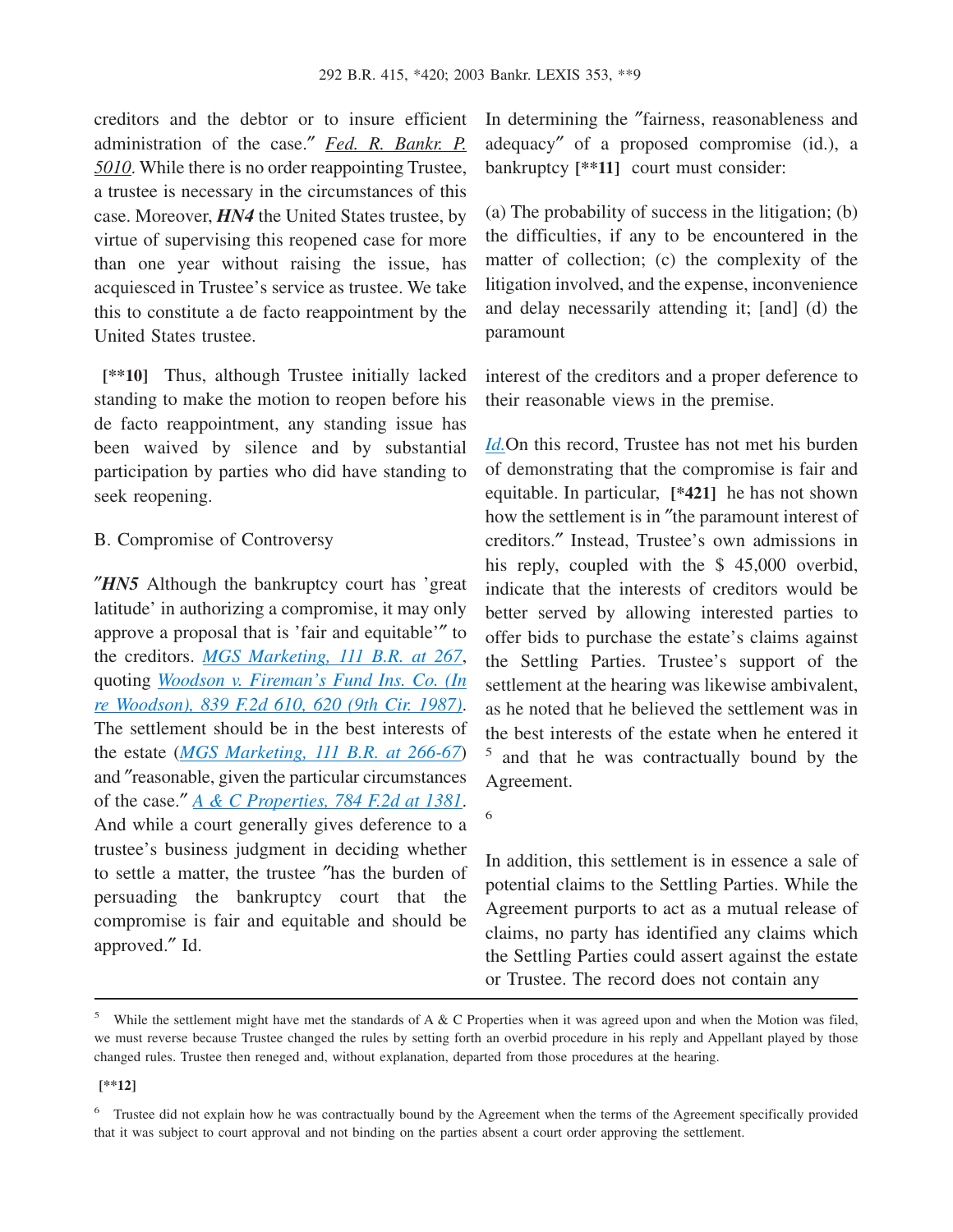evidence that a release of claims by the Settling Parties has value.

Thus, the settlement is in reality a purchase by the Settling Parties of a chose in action of the estate and for which another entity has offered a higher price in circumstances that invite a competitive auction that could yield a considerably higher price. Settling Parties were free to bid against the third party overbidder.

We agree with the Third Circuit that *HN6* the disposition by way of ″compromise″ of a claim that is an asset of the estate is the equivalent of a sale of the intangible property **[\*\*13]** represented by the claim, which transaction simultaneously implicates the ″sale″ provisions under *[section](http://advance.lexis.com/api/document?collection=statutes-legislation&id=urn:contentItem:4YF7-GRG1-NRF4-43FD-00000-00&context=1000516)* 363 as implemented by *[Rule 6004](http://advance.lexis.com/api/document?collection=statutes-legislation&id=urn:contentItem:4YF7-GHY1-NRF4-40J5-00000-00&context=1000516)* and the ″compromise″ procedure of *Rule 9019(a)*. *[Myers](http://advance.lexis.com/api/document?collection=cases&id=urn:contentItem:3S4X-2CC0-006F-M1WF-00000-00&context=1000516) [v. Martin \(In re Martin\), 91 F.3d 389, 394-95 \(3rd](http://advance.lexis.com/api/document?collection=cases&id=urn:contentItem:3S4X-2CC0-006F-M1WF-00000-00&context=1000516) [Cir. 1996\)](http://advance.lexis.com/api/document?collection=cases&id=urn:contentItem:3S4X-2CC0-006F-M1WF-00000-00&context=1000516)*; accord *[In re Telesphere Communica](http://advance.lexis.com/api/document?collection=cases&id=urn:contentItem:3S4V-NWG0-003B-X2J1-00000-00&context=1000516)[tions, Inc., 179 B.R. 544, 552 n.7 \(Bankr. N.D. Ill.](http://advance.lexis.com/api/document?collection=cases&id=urn:contentItem:3S4V-NWG0-003B-X2J1-00000-00&context=1000516) [1994\)](http://advance.lexis.com/api/document?collection=cases&id=urn:contentItem:3S4V-NWG0-003B-X2J1-00000-00&context=1000516)*; Reynaldo Anaya Valencia, The Sanctity of Settlements and the Significance of Court Approval: Discerning Clarity from Bankruptcy *Rule 9019*, *[78 OR. L. REV. 425, 480-85 \(1999\)](http://advance.lexis.com/api/document?collection=analytical-materials&id=urn:contentItem:3YRV-JMX0-00CW-C0DJ-00000-00&context=1000516)*.

We likewise agree with the Third Circuit that a trustee's fiduciary duty to maximize the assets of the estate trumps any contractual obligation that a trustee arguably may incur in the course of making an agreement that is not enforceable unless it is approved by the court. *[Martin, 91 F.3d](http://advance.lexis.com/api/document?collection=cases&id=urn:contentItem:3S4X-2CC0-006F-M1WF-00000-00&context=1000516) [at 395](http://advance.lexis.com/api/document?collection=cases&id=urn:contentItem:3S4X-2CC0-006F-M1WF-00000-00&context=1000516)*. Everyone who deals with a bankruptcy trustee in a transaction that is not in the ordinary course of business is charged with knowledge that the law may require court approval and that a trustee has an obligation to present all relevant facts to the court, including whether there is a more attractive solution **[\*\*14]** than that which the trustee has negotiated. *[Id.](http://advance.lexis.com/api/document?collection=cases&id=urn:contentItem:3S4X-89K0-0039-P1J8-00000-00&context=1000516)*In short, on this

record we specifically reject the argument advanced by Settling Parties and Trustee that *HN7* the procedures normally contemplated by *[section](http://advance.lexis.com/api/document?collection=statutes-legislation&id=urn:contentItem:4YF7-GRG1-NRF4-43FD-00000-00&context=1000516)* 363 motions do not apply in the context of the review of settlements under *Rule 9019(a)* where the result of the transaction would be to dispose of property of the estate. Rather, *[section](http://advance.lexis.com/api/document?collection=statutes-legislation&id=urn:contentItem:4YF7-GRG1-NRF4-43FD-00000-00&context=1000516)* [363](http://advance.lexis.com/api/document?collection=statutes-legislation&id=urn:contentItem:4YF7-GRG1-NRF4-43FD-00000-00&context=1000516) and *[Rules 6004](http://advance.lexis.com/api/document?collection=statutes-legislation&id=urn:contentItem:4YF7-GHY1-NRF4-40J5-00000-00&context=1000516)* and *9019(a)* may overlap when property of the estate would be disposed of by way of a settlement.

When confronted with a motion to approve a settlement under *Rule 9019(a)*, a **[\*422]** bankruptcy court is obliged to consider, as part of the ″fair and equitable″ analysis, whether any property of the estate that would be disposed of in connection with the settlement might draw a higher price through a competitive process and be the proper subject of a [section 363](http://advance.lexis.com/api/document?collection=statutes-legislation&id=urn:contentItem:4YF7-GRG1-NRF4-43FD-00000-00&context=1000516) sale. Whether to impose formal sale procedures is ultimately a matter of discretion that depends upon the dynamics of the particular situation. <sup>7</sup>

#### **[\*\*15]**

It follows that the consideration that would flow to the estate from the \$ 40,000 ″compromise″ of the cause of action based on Debtor's unscheduled contract rights also functions as a ″price″ in a sale. The possibility that someone else may be willing to pay a higher price triggers the prospect of an auction that could yield an even higher price.

Although the bankruptcy court treated the proposed \$ 5,000 overbid as not material, we note that not only was it a 12.5 percent increase in price, but it also included an offer to pay the estate fifteen percent of any proceeds to be recovered in

<sup>7</sup> We are not suggesting that every compromise of a bona fide controversy presented to a bankruptcy court under *Rule 9019* must pass muster as a sale under [section 363.](http://advance.lexis.com/api/document?collection=statutes-legislation&id=urn:contentItem:4YF7-GRG1-NRF4-43FD-00000-00&context=1000516) We are sensitive to the different considerations that come into play. But the inescapable fact in this case is that the label ″compromise″ does not accurately characterize the transaction. Functionally, there was no compromise at all. Trustee simply attempted to sell to prospective defendants for \$40,000 his cause of action against them.